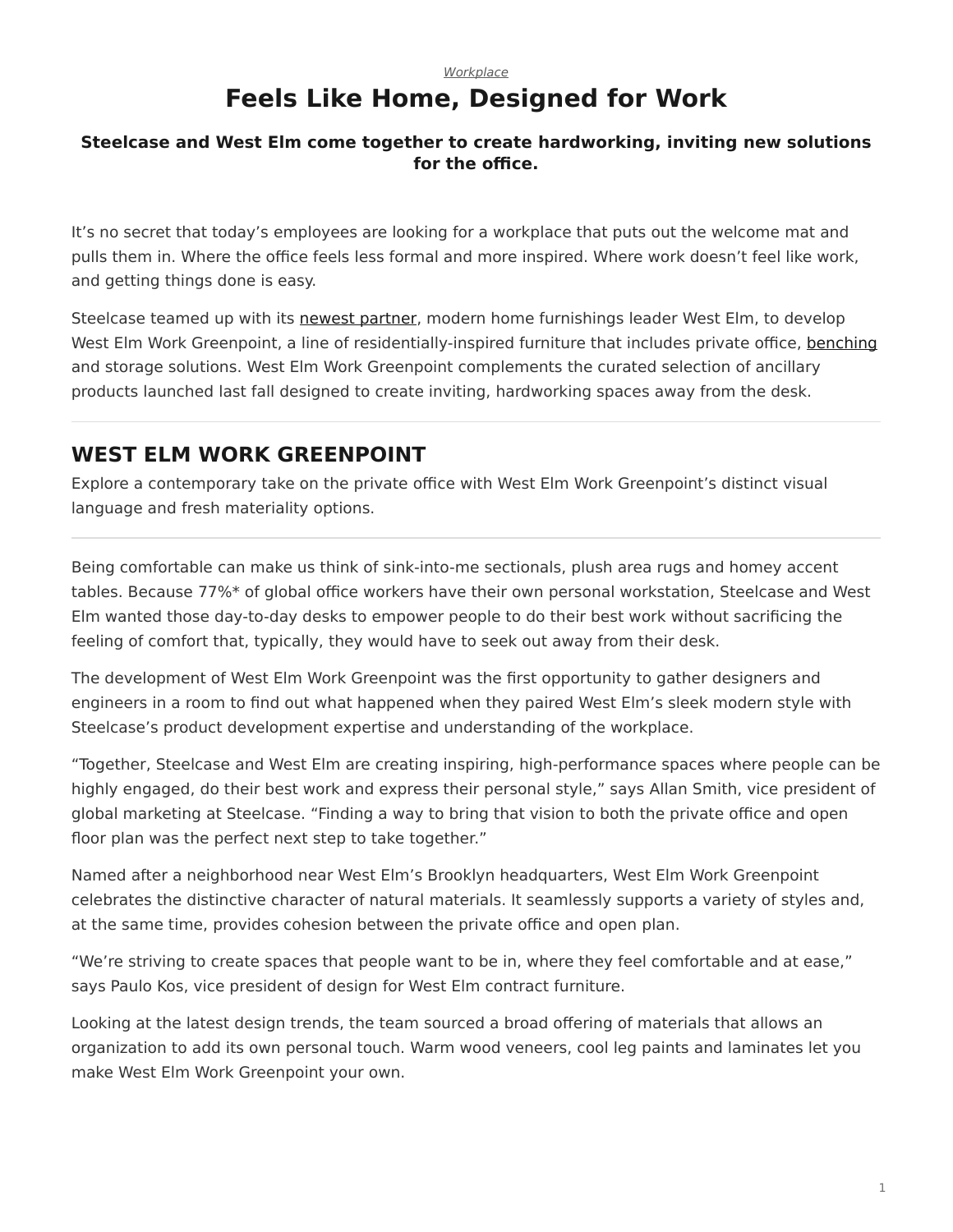"It's about bringing authentic materials into the office – the rough hewn beauty of the wood and the raw, natural metal," says Kos. "Instead of hiding the knots or rejecting pieces that have imperfections, we want to celebrate those inherit characteristics."

The team focused on thoughtful details that minimize workflow disruptions and add convenience to the average workday—think built-in storage and ample surface power so no one's crawling under a desk to plug in a laptop.

Once West Elm Work Greenpoint's designs were brought to life, Steelcase engineers ran safety, quality and usability tests to make sure each piece could withstand the wear and tear of a typical workday—where coffee cup spills and heavy commercial vacuums threaten all too frequently.

"West Elm's background and close connection to customers gives them a unique set of insights about what people want at home and how that might translate to work," says Smith. "Our experience and expertise with the workplace helps us understand what they need to have a great employee experience. Together, we're able to create spaces that draw people in and perform to the highest standards."

West Elm Work Greenpoint is the latest in a growing lineup of co-developed products from [Steelcase and](https://www.steelcase.com/brands/partners/west-elm/) [West Elm.](https://www.steelcase.com/brands/partners/west-elm/) It is available in the U.S. and Canada and backed by the Steelcase warranty.

"We're taking the best of both worlds and putting them together to create an incredible product," says Kos. "And, there's so much more that we want to do. We've only scratched the surface."

Want to see more? We've put out the welcome mat. [Come on in.](https://www.steelcase.com/products/desks/west-elm-work-greenpoint-private-office/)

\*2019 Steelcase Inspiring Spaces Report

| +About Steelcase |                  |  |
|------------------|------------------|--|
| +Customer Care   |                  |  |
| +Legal Notices   |                  |  |
| +Connect With Us |                  |  |
| +Contact Us      |                  |  |
|                  | <b>Steelcase</b> |  |
|                  |                  |  |